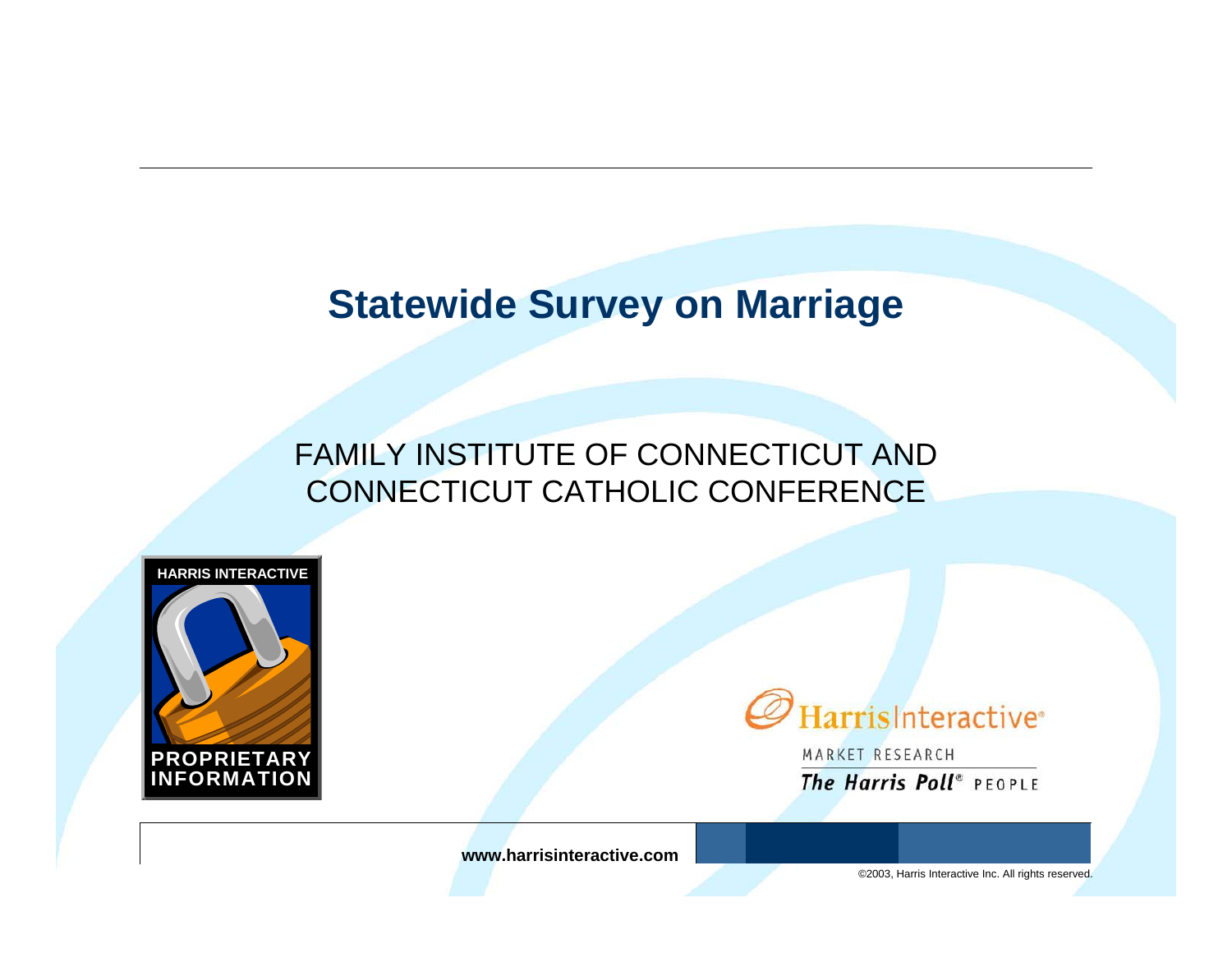# **Majority strongly agree that it is best for children to be raised by both a mother and a father.**

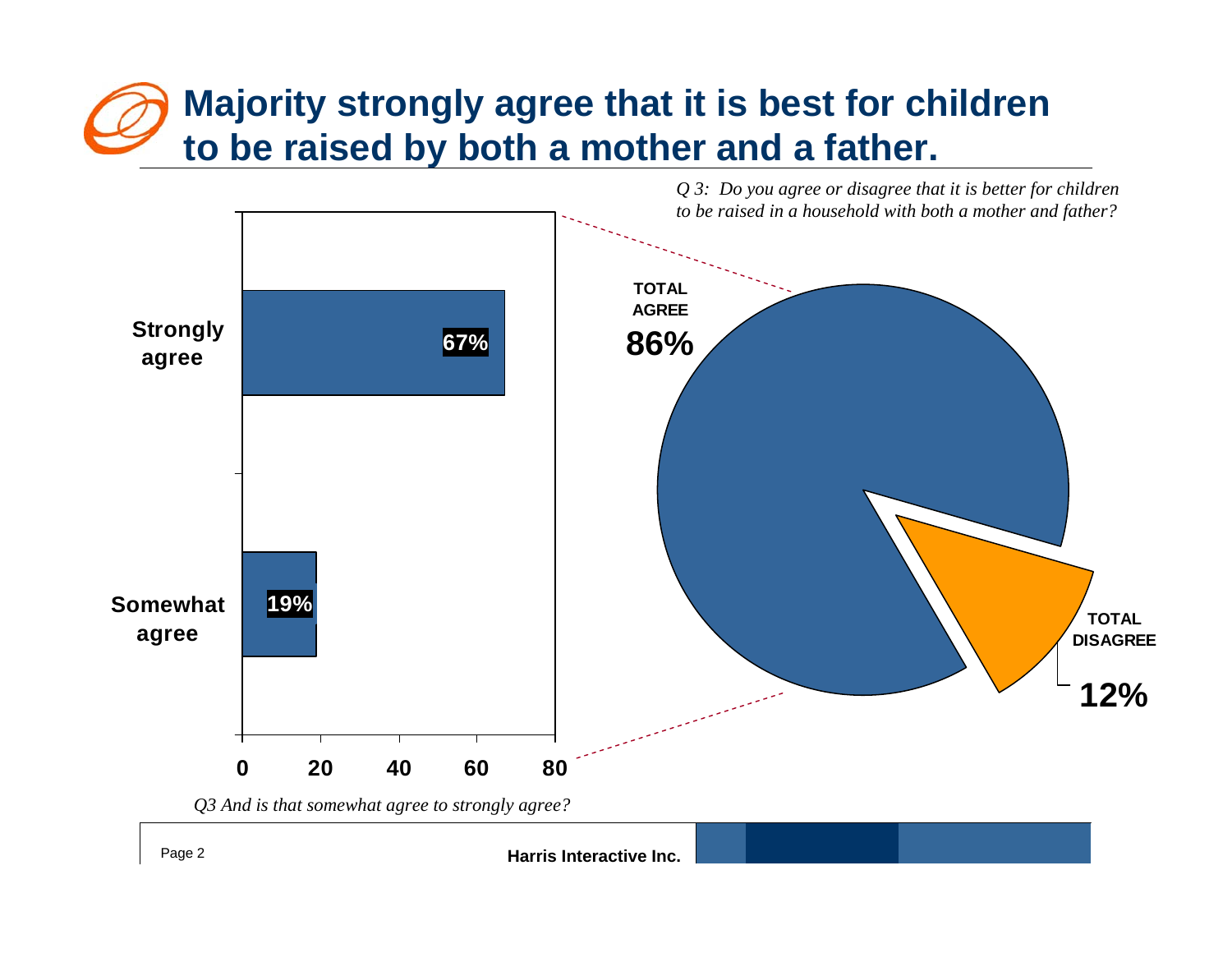### **Majority strongly agree with traditional definition of marriage.**

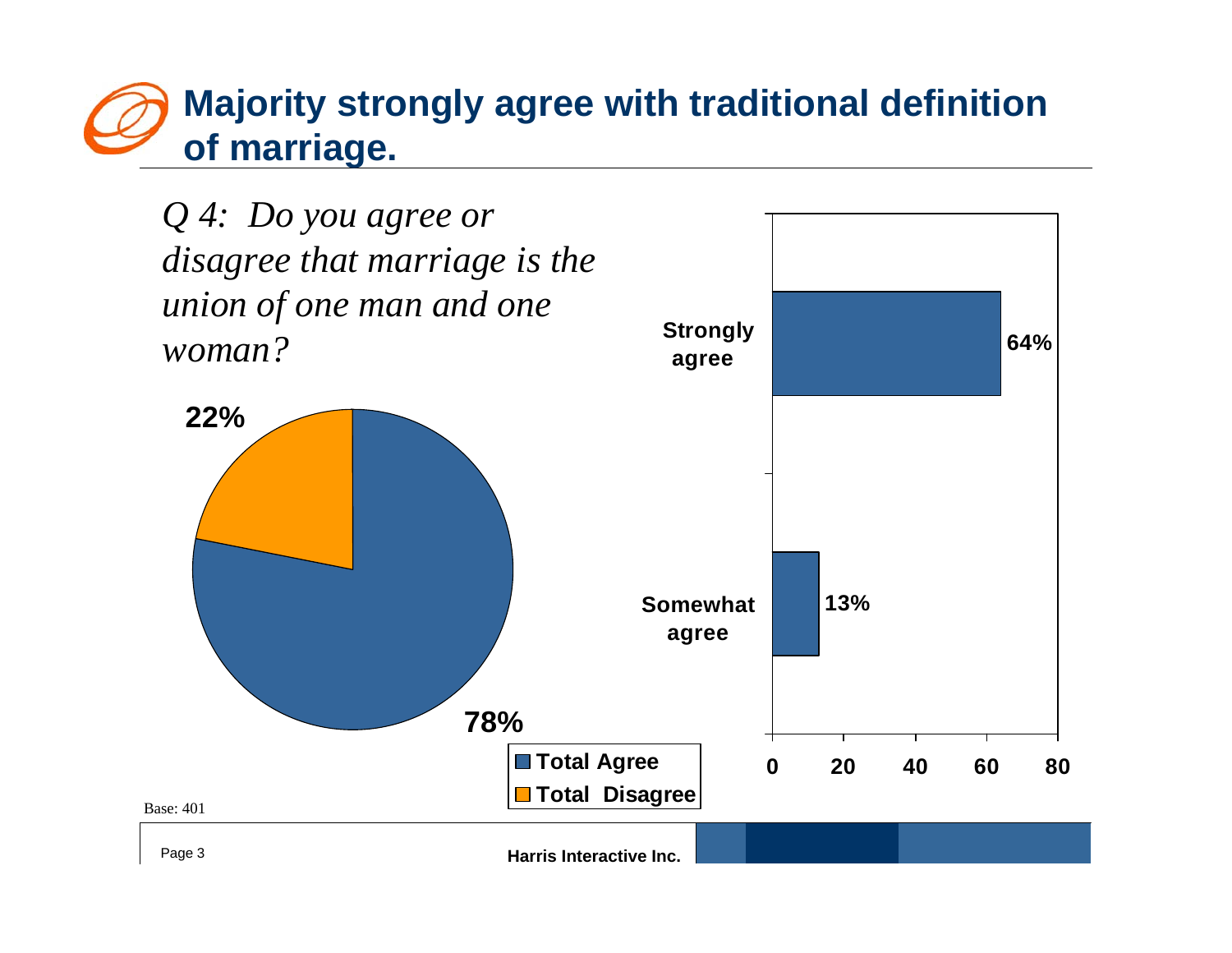**Pro same-sex marriage candidates will find little support among those who agree with the traditional definition of marriage.**

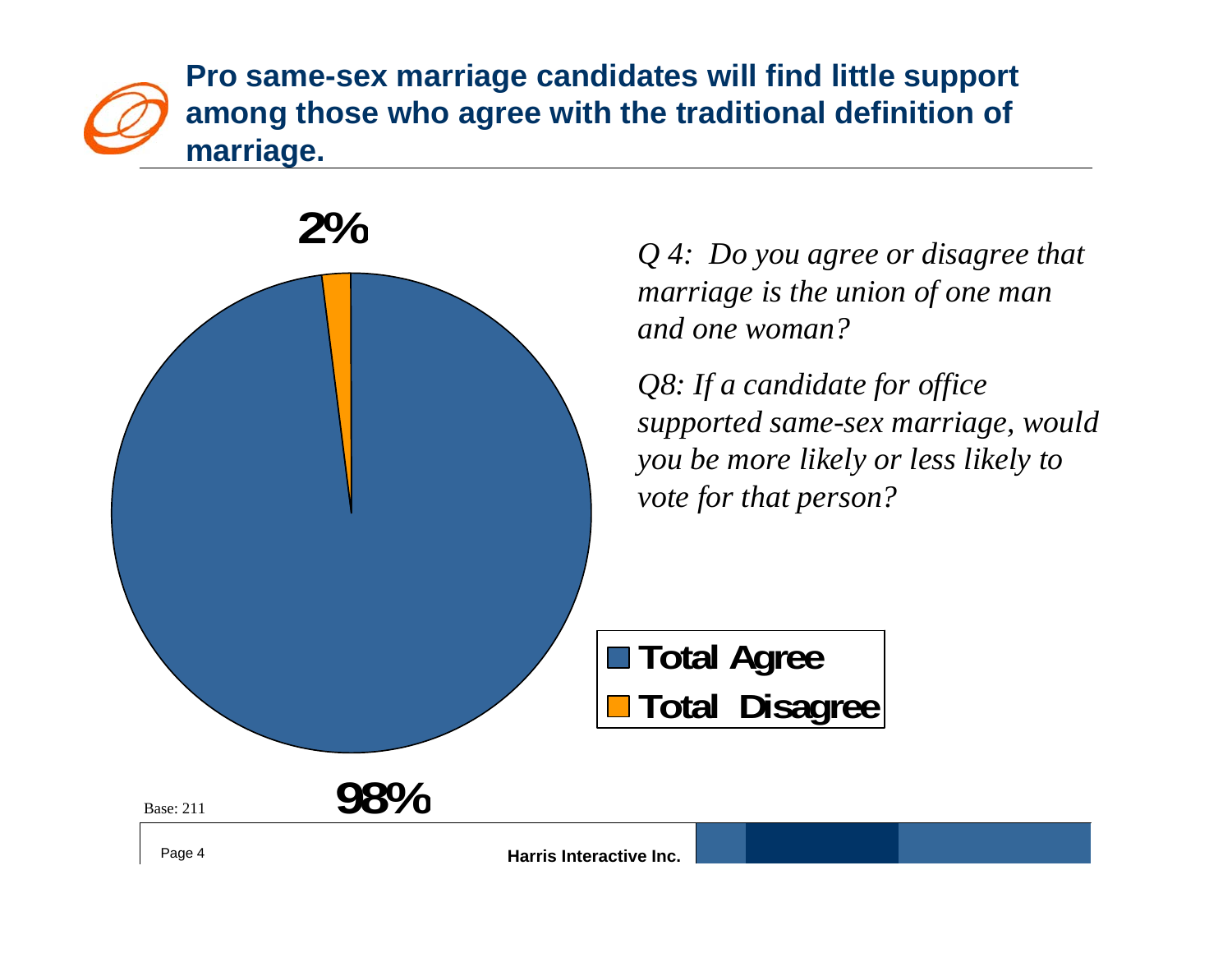#### *Majority of hard partisans agree with the traditional definition of marriage, most strongly*

Q 4: Do you agree or disagree that marriage is the union of one man and one woman?

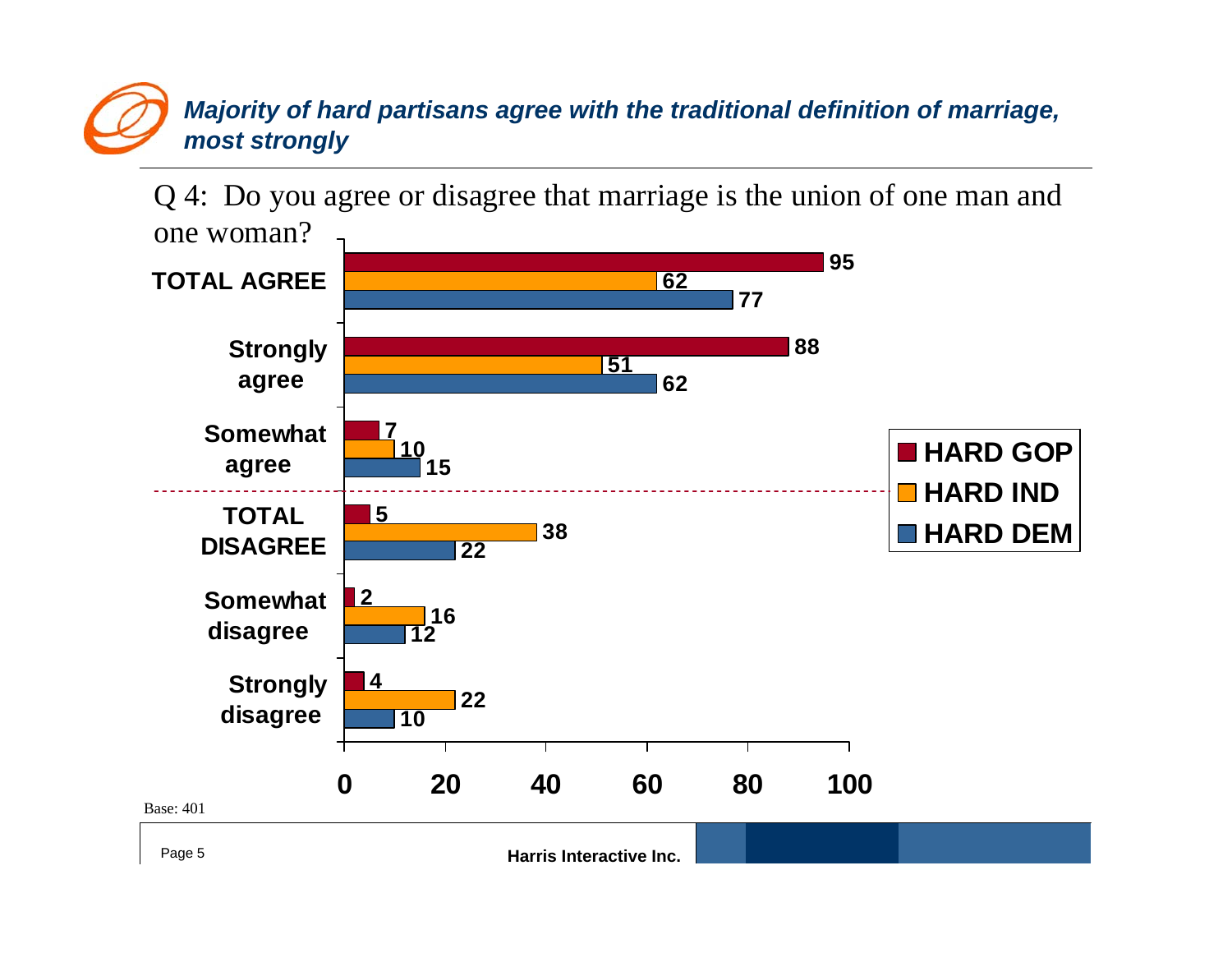### **Majority agree that homosexuals have the right to choose their relations but not to redefine marriage for an entire society.**

*Q 5: Do you agree or disagree that homosexuals and lesbians may have the right to choose their own personal relationships, but they do not have the right to redefine marriage for an* 

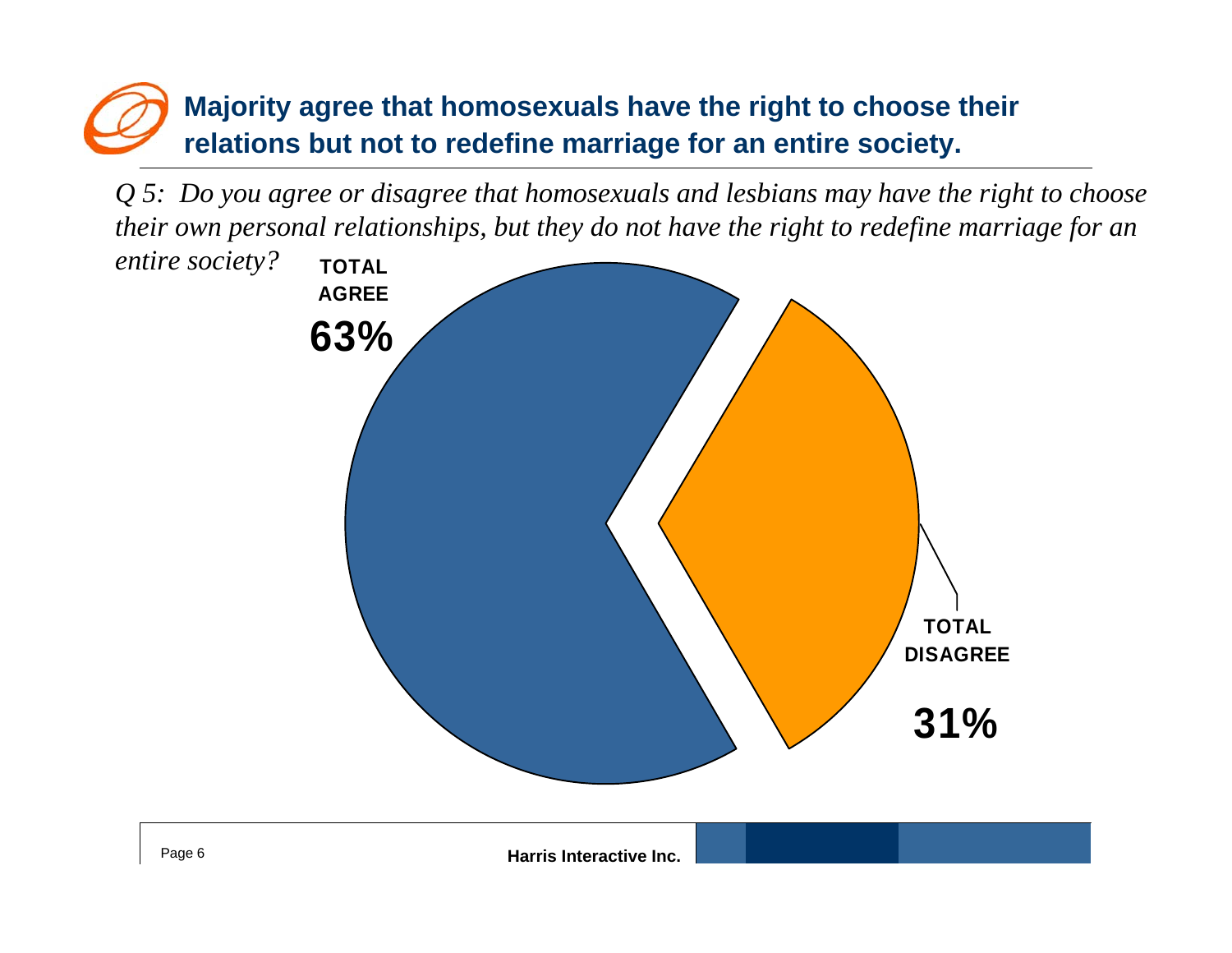# **Strong majority oppose same-sex marriage. Only 19% strongly supports same-sex marriage.**



Page 7 **Harris Interactive Inc.**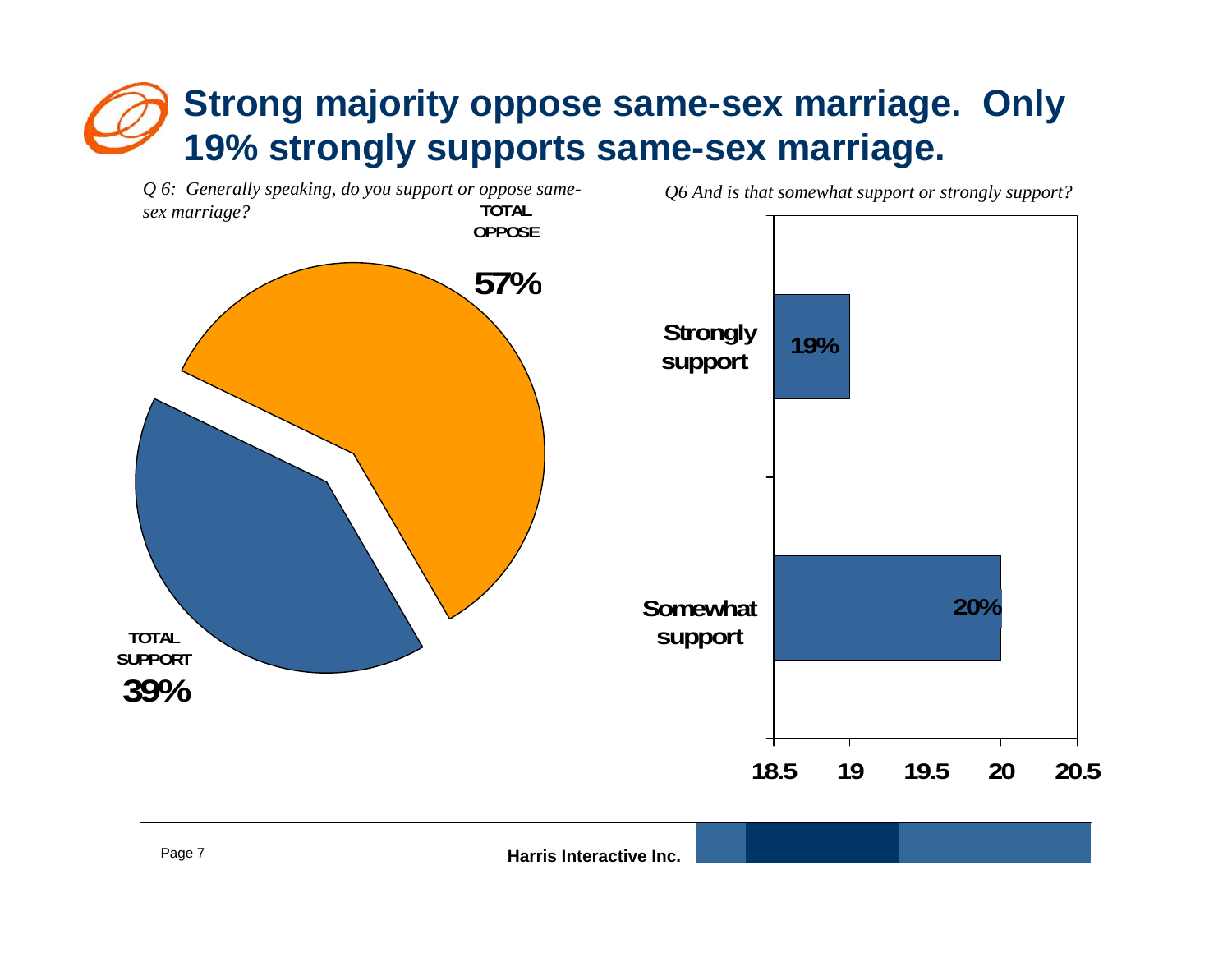## **Support for existing private arrangements for homosexuals is strong.**



*Q 7: Do you agree or disagree that if homosexual couples want to provide for each other, they can continue to do so through private arrangements already allowed under the law, such as a will, a health care proxy, insurance beneficiary, or joint ownership of property?*

Page 8 **Harris Interactive Inc.**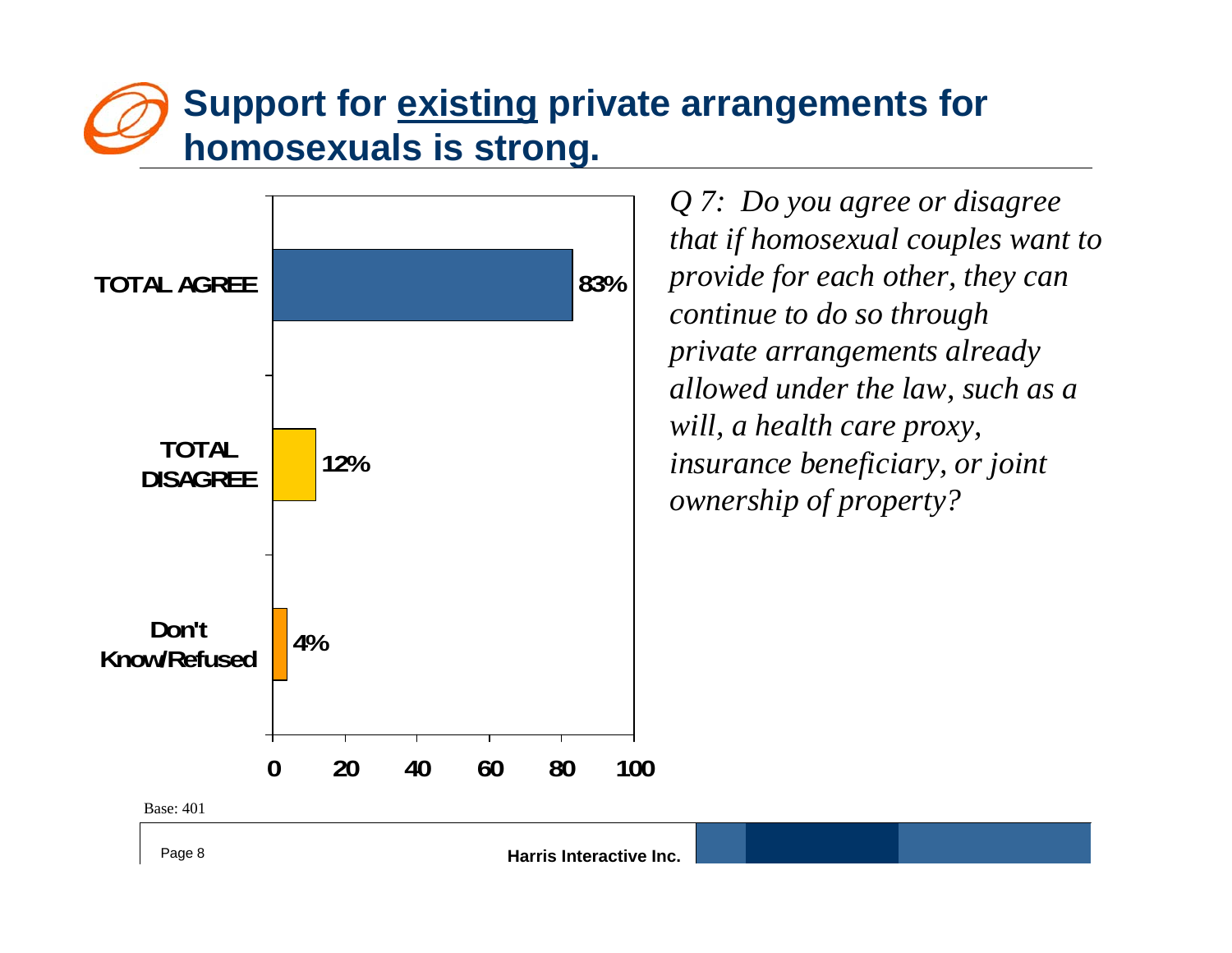



*Q 8: If a candidate for office supported same-sex marriage, would you be more likely or less likely to vote for that person?*



Base: 401

Page 9 **Harris Interactive Inc.**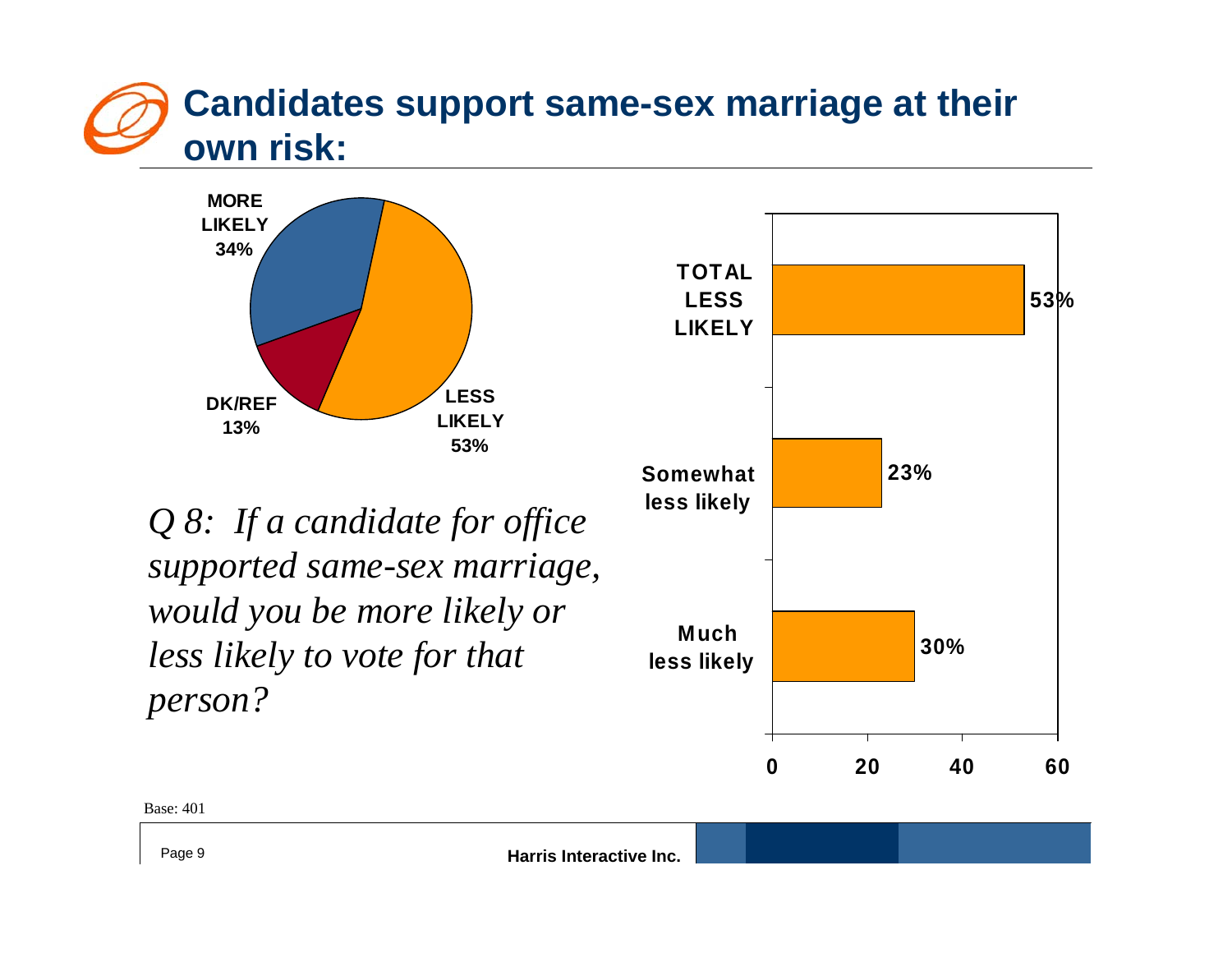## **Majorities less likely to vote for candidate who supports same-sex marriage.**

Q 8: If a candidate for office supported same-sex marriage, would you be more likely or less likely to vote for that person? 37% of New Haven County